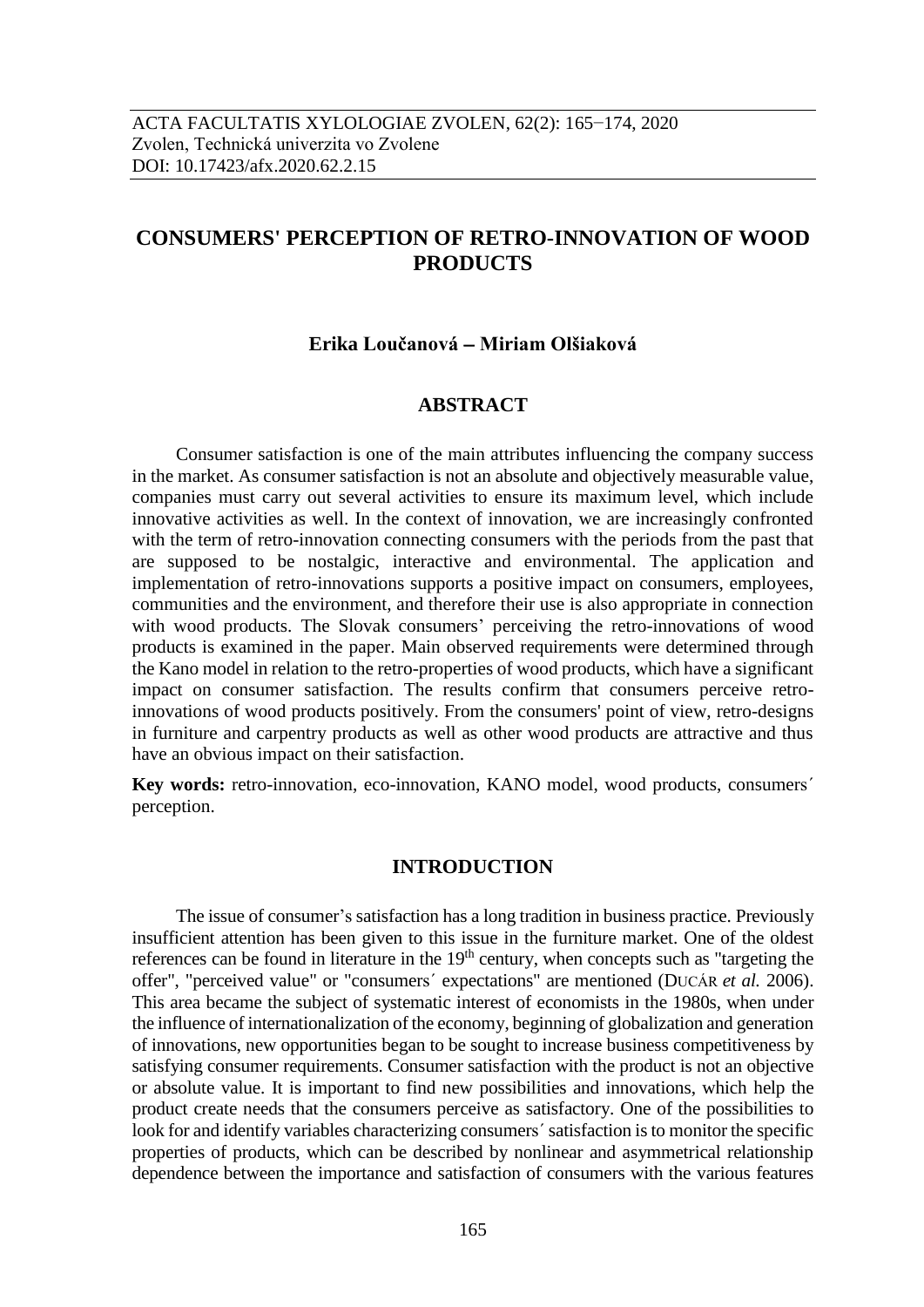of representative products. These dependencies are analysed during the individual transaction, alternatively they are based on cumulative satisfaction with the monitored products and services (LOUČANOVÁ *et al.* 2015). The study of OLŠIAKOVÁ *et al.* (2018) describes consumers' satisfaction with wood framed houses by ordering the selected features according to the level of satisfaction.

Nowadays, we often encounter the interpretation of consumer satisfaction, following the theory of contradiction, which we can also apply in the sale of storage furniture. When monitoring the values that represent consumers´ satisfaction with products, it is appropriate to confront them with the characteristics of the product, where there is an experiential feeling of compliance or contradiction with their expectations. The issue of individual values has been studied by several authors, who take into account the theory of different perceptions of product parameters derived from two-factor motivation, while changing the conceptual apparatus for product requirements. CADOTTE and TURGEON (1988) define product requirements as requirements of dissatisfaction, satisfaction, and critical character. On the other hand, BRANDT (1988) evaluates them at several levels and defines minimum requirements, satisfaction-enhancing values and hybrid requirements. Similarly, LLOSA (1997) characterizes the requirements as basic, plus and key ones.

TOMEK *et al.* (2007) describes the processes of creating consumer value, representing an effort of the company to gain consumers and ensure their loyalty. Above all, the company tries to attract and keep attractive consumers that realize relevant sales or ensure a reasonable turnover. Based on the above assumptions, the company concentrates on so-called advantageous market segments and consumers. Appropriate structure of consumers and their number are a significant contribution to the company´s value, which is the future growth guarantee. Consumer satisfaction is defined by MARUCA (2000) as a measure of meeting consumer expectations in relation to product characteristics and provided values, which are not in many cases assessed accurately and objectively.

There are several reasons why it is necessary to focus on monitoring consumer satisfaction, not only at the business but also at the macroeconomic level. At the business level the main reason of the interest is the impact of consumer satisfaction on the company's financial results. At the macroeconomic level, it is a matter of creating a measure for comparing companies (consumer satisfaction indices), which is later applied as a tool of forecasting possible development trends of individual companies. This issue is based on the theory of contradiction, which considers the assumption that consumers have a certain idea of the product characteristics. They confront this idea with the characteristics of the given product, which they obtained by purchasing. At this point, there is a situation in which the consumers feel a match or discrepancy between their experience and their expectations.

PALUŠ (2010) presents that consumer preferences are reflected in consumer markets. They are decisive when buying products and they relate to the material, its quality, appearance, functionality etc. RAMETSTEINER *et al.* (2007) dealt with the issue of attitudes towards wood and wood products. The study aimed at collecting and presenting the results of consumers' views and attitudes towards wood and defined categories of wood products in European countries over the last 10 to 15 years. The results and conclusions of the surveys point to very similar attitudes of consumers in European countries towards some of observed properties of wood products. The preferred features of consumers include design and quality. Consumers appreciate mainly the naturalness of wood and the pleasant atmosphere it creates in the interior design. In the case of wood used outdoors, they appreciate strength, durability and environmental friendliness most of all. Similar conclusions were reached by studies (RAMETSTEINER *et al.* 2007; LOUČANOVÁ *et al.* 2015) pointing to the importance of ecoinnovation. In an international context that sometimes involves inherent conflicts among economic progress, limited natural resources, and environmental problems and threats, eco-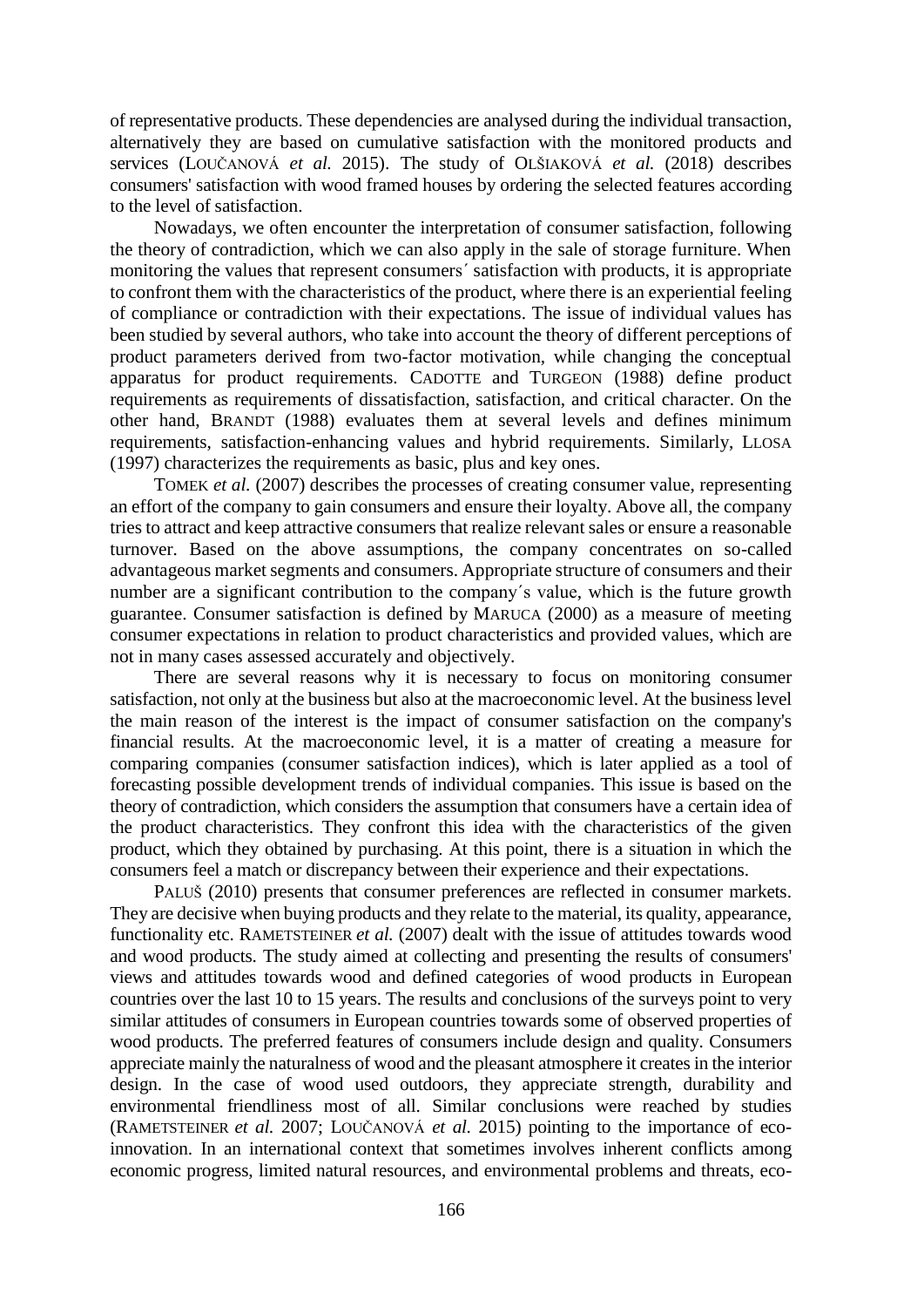innovation has become a central topic between leading researchers and policy makers and it is considered to be a key driver of long-term stable economic development (CHEN *et al.* 2017). There is a strong link between economic and environmental performance (RACHISAN *et al.* 2015, TILINA *et al.* 2016) in the meaning that environmental improvements as a source of innovation can increase marketability while focusing on reducing the negative effects on the use of natural resources and on the quality of the environment through less harmful and more productive methods (ADEDE 1992).

Eco-innovation can be characterized as the creation of a new or modification of an old production process, system, practices or products to reduce or eliminate its environmental impact (ISTRATE *et al.* 2019).

In the case of modification of an old product, production process, system, practices or the products we signify retro-innovations. They present innovations that authentically imitate a product or experience from the past to take the user back to the past, or that use a nostalgic format to meet new needs, alternatively which use a new format to meet old needs are called retro-innovation (LEBERECHT 2013). Within the concept of retro-innovation, products are designed to connect us with ways from the past that are nostalgic, interactive and environmental.

Retro-innovations have a positive impact on consumers, employees, the community as well as the environment.

The concept of retro-innovation is often underestimated, but its importance in the context of sustainable development is indispensable from the point of view of the whole society. Therefore, the aim of this paper is to evaluate the perception of retro-innovation of wood products by Slovak consumers.

### **MATERIALS AND METHODS**

The Kano model was used as a primary method to evaluate the perception of retroinnovations of wood products. It considers theories of contradiction to identify the differentiation variables of the product by creating its unique position on the market. The analysis is primarily focused on finding the values of the product that the consumer considers to be must-be, attractive and one-dimensional. The must-be requirements are significant from the consumer point of view because in the case of their non-compliance they cause his strong dissatisfaction. On the other hand, if they are met, they have little effect on consumer satisfaction. It is a basic product criterion that the consumer requires automatically.

One-dimensional requirements are defined as claims, where we can see a linear dependence between their fulfilment and consumer satisfaction. The more requirements are met, the more satisfied the consumer is. Attractive values include requirements that lead exponentially to an increase in consumer satisfaction. Regarding the above-mentioned information these requirements have the most significant impact on consumer satisfaction. In addition to the above explained requirements, there are also identified reverse, questionable and indifferent requirements not influencing the consumers. Of course, it is not possible to strictly separate individual requirements. They overlap and influence each other at the same time.

The analysis of parameters focused on the examined problem was followed by the methodical procedure to assess the retro-innovation perception of wood products by Slovak consumers, such as:

- retro-materials the focus was on examining consumers' perceptions and preferences for materials of a traditional nature, such as wood, which is nowadays often replaced by substitute materials,
- retro-technologies presenting traditional technological processes,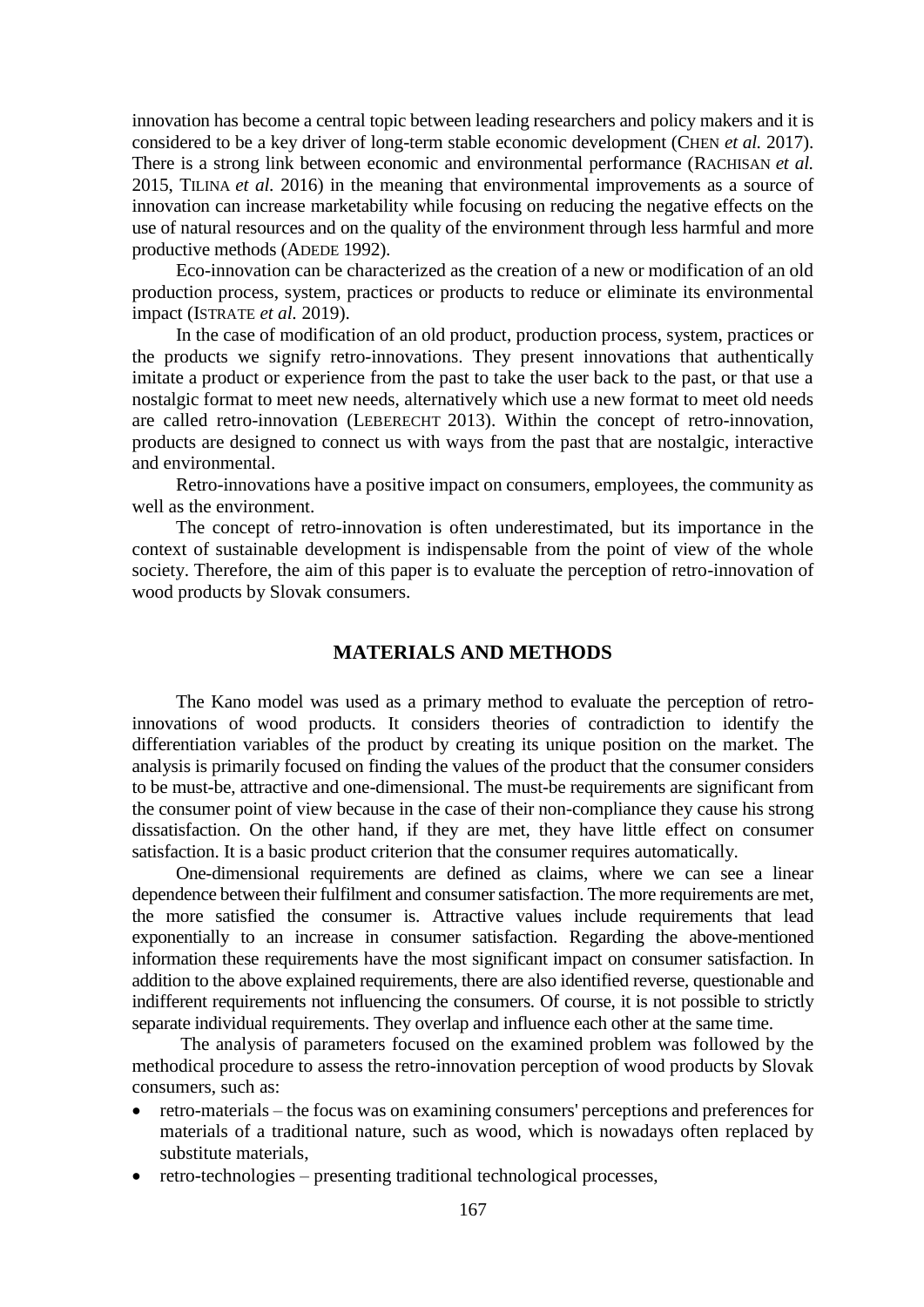- retro-design characterizing authentically imitating products or experience from the past to carry the user back to the past, or which represent a nostalgic format to meet new needs or which use a new format to meet old needs and nostalgic view of the traditional design of wood products,
- price representing the amount that the consumer must waive in order to obtain a good or service, in our case to monitor the respondents´ perception of wood products price,
- quality researching the compliance of consumer requirements with wood products,
- environmental friendliness examining the perception of the ecological impact of wood products on the environment,
- retro-design of furniture, buildings, carpentry products and other wood products we aimed at monitoring the attitudes of respondents towards various types of secondary wood processing products, such as furniture, construction and carpentry products, buildings and other wood products, including toys, musical instruments, etc.

After precisely determined parameters, a questionnaire was formed according to the KANO model needs. The questionnaire creation involved the generation and formulation of two questions for each examined parameter. In the first case, the question was formulated to detect the consumers´ responses whether their requests were met. On the contrary, in the second case, the question was formulated in such a way that the consumers' requests were not met. In some specific cases, instead of formulating questions, the consumers´ reactions to the formulated statements concerning the given parameter were monitored. Consumers had the opportunity to express agreement or disagreement with the question or statement on the Likert scale  $(1 - like, 5 - dislike)$ .

Then measures for the questionnaire implementation were determined. The questionnaire presents a versatile method for obtaining and gathering information about consumer activities and attitudes.

The sample of respondents was 1515 that fulfils the minimum number of respondents (666), with regard to the sample size calculation, with the average permanent population in Slovakia, gained from the data presented by the Statistical Office of the Slovak Republic (5,452,257 inhabitants in 2019). The sample was calculated at the 99 % confidence level and margin of error 5 %. Respondents at the age 18 years and over, of both genders (52 % women, 48 % men) participated in the survey.

After the actual implementation of the survey by means of a questionnaire, a database of obtained data was created, where the examined parameters for wood products were defined and subsequently assigned a numerical expression of consumer agreement or disagreement with the given question concerning the defined parameter.

For each parameter, the individual answers to the positively and negatively asked question (statement) were evaluated separately using the cross rule of the KANO model (Table 1). By such a determination, individual properties are specified: attractive (A), mustbe (M), reverse (R), one-dimensional (O), questionable (Q) or indifferent (I).

|                               |             | Answer to the Dysfunctional Question |            |            |         |             |  |  |
|-------------------------------|-------------|--------------------------------------|------------|------------|---------|-------------|--|--|
|                               |             | Like                                 | Acceptable | No Feeling | Must-be | Do not like |  |  |
|                               | Like        |                                      | A          |            |         |             |  |  |
| Answer to the                 | Acceptable  |                                      |            |            |         | М           |  |  |
| Functional<br><b>Ouestion</b> | No Feeling  |                                      |            |            |         | М           |  |  |
|                               | Must-be     |                                      |            |            |         | М           |  |  |
|                               | Do not like |                                      |            |            |         |             |  |  |

**Tab. 1 KANO model for evaluation of consumer requirements.**

*Source[: Grapentine,](http://www.quirks.com/articles/2015/20150407.aspx) 2015; KANO et al., 1984*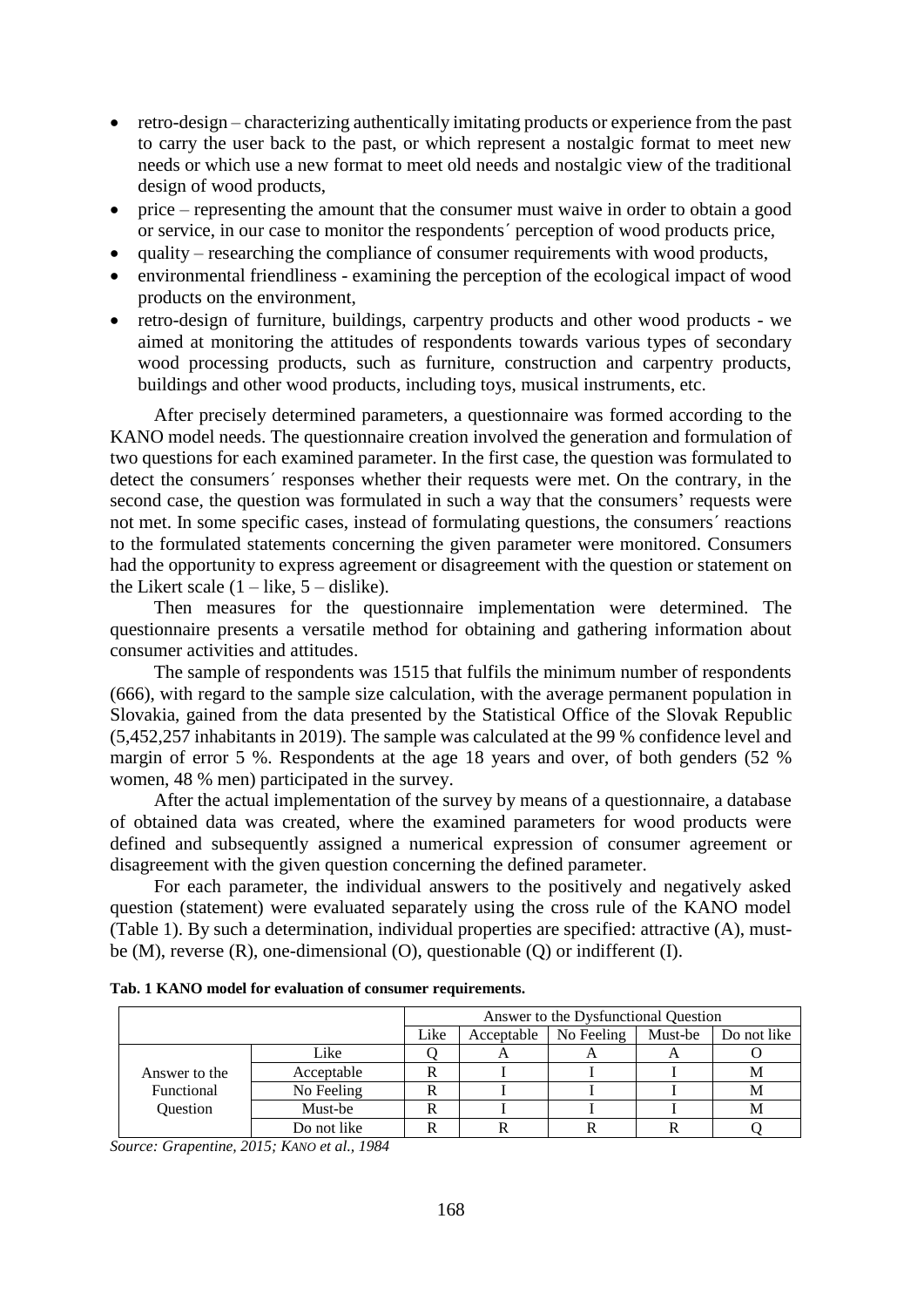The identified consumer requirements are divided into groups and redistributed with regard to the proportions of respondents' sample in percentage. The most represented group of requirements characterize the resulting perception of the examined parameter or value.

To generalize and identify the individual dependencies among the examined parameters of wood products in retro design and better knowledge of consumer requirements, the data from the database were evaluated by statistical methods.

The result of the correlation analysis is the coefficient r, which acquires values in the interval from  $-1$  to  $+1$ . Minus 1 means an absolute indirect linear dependence, 0 means no dependence, and 1 means an absolute direct linear dependence. In other words: the closer the correlation coefficient is to 0, the weaker the relationship among the examined variables is (not existing). On the contrary, the closer it is to 1 or to  $-1$ ; the relationship among the variables is stronger.

We interpret the values of the correlation coefficient according to CHRÁSKA (2000), who describes their dependence as follows: 0.9 to 1  $(-0.9 \text{ to } -1)$  are considered to be very highly dependent, so there is a very strong interdependence among the variables. Values 0.7 to 0.9  $(-0.7 \text{ to } -0)$ , are highly dependent, from 0.4 to 0.7 (-0.7 to 0.4) are moderately dependent, from 0.2 –0.4 (–0.4 to 0.2) are with low dependence, from 0 to 0.2 (–0.2 to 0.0) the values are considered to be weak (without dependence).

## **RESULTS AND DISCUSSION**

With regard to the above-mentioned methodological procedure the Kano model categorizes individual responses based on a cross-rule into specified categories, where the properties of the examined parameters are determined as attractive, must-be, reverse, onedimensional, questionable and indifferent (Table 2).

| Parameters                                  | A     | Ω     | M     |       | R     |       | $Category*$ |
|---------------------------------------------|-------|-------|-------|-------|-------|-------|-------------|
| Retro-materials                             | 16.37 | 16.37 | 4.09  | 14.79 | 37.10 | 11.29 | R           |
| Retro-technology                            | 6.01  | 30.17 | 21.98 | 38.68 | 1.91  | 1.25  |             |
| Retro-design                                | 66.67 | 4.09  | 12.61 | 6.60  | 9.37  | 0.66  | A           |
| Price                                       | 33.99 | 14.19 | 1.85  | 33.99 | 4.09  | 11.88 | A,I         |
| Quality                                     | 6.01  | 30.17 | 38.68 | 21.98 | 1.91  | 1.25  | M           |
| Environmental friendliness                  | 15.38 | 37.10 | 4.09  | 17.29 | 14.79 | 11.35 | O           |
| Retro-design:                               |       |       |       |       |       |       |             |
| Furniture                                   | 41.19 | 13.20 | 2.77  | 30.83 | 6.01  | 6.01  | A           |
| <b>Buildings</b>                            | 2.77  | 0.00  | 4.09  | 50.50 | 39.93 | 2.71  |             |
| Carpentry products                          | 33.99 | 15.25 | 1.91  | 33.00 | 4.09  | 11.75 | A,I         |
| Others (toys, musical<br>instruments, etc.) | 60.66 | 5.94  | 6.01  | 14.79 | 11.88 | 0.73  | A           |

**Tab. 2 Specific requirements for retro-innovation of wood products (%).**

*\*requirements - attractive (A), must-be (M), reverse (R), one-dimensional (O), questionnable (Q) or indifferent (I).*

Table 2 shows that retro-innovations of wood products are perceived by consumers in Slovakia differently, but mostly positively, because only two examined parameters have no effect on them (retro-technologies and retro-design of buildings). These two parameters are insignificant for Slovak consumers and their fulfilment or non-fulfilment does not affect their satisfaction or dissatisfaction.

Slovak consumers perceive the ecological friendliness of wood products as a onedimensional requirement. It means the higher the rate of compliance with these requirements is, the more satisfied the consumers are. There is a direct linear relationship between meeting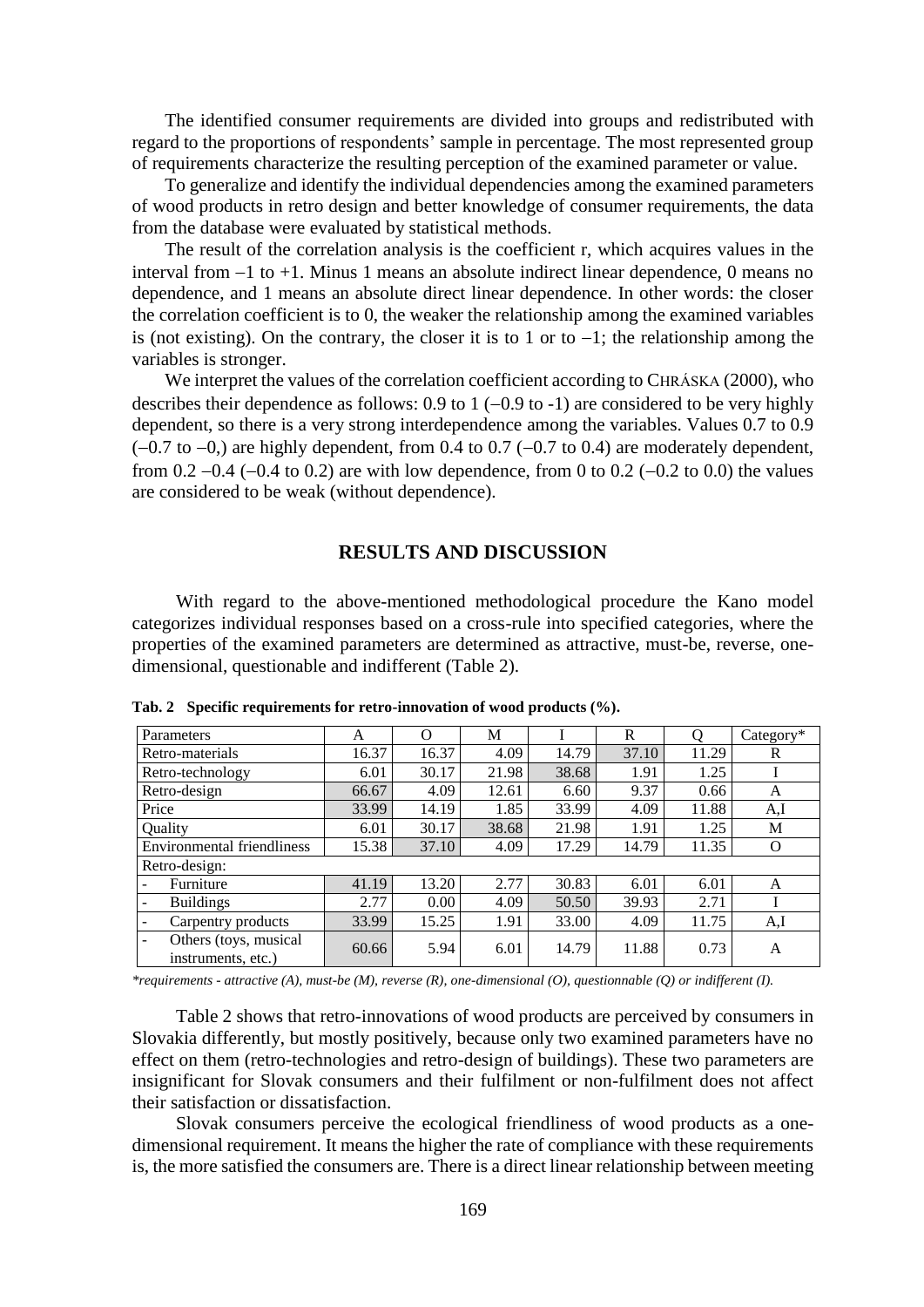these requirements and consumer satisfaction. Retro-design, retro design of furniture, construction and carpentry products, other wood products and their price are attractive for Slovak consumers, which means that these examined parameters have an obvious effect on their satisfaction, because these requirements are not expected by them. If they are not fulfilled, it will not result in consumer dissatisfaction.

Quality is a parameter that must be provided automatically (must-be requirements). They can be marked as primary (basic) and therefore consumers deal with them only in case of non-compliance. Their identification is of fundamental importance because their fulfilment will be reflected in consumers´ satisfaction, but their deficit and non-fulfilment will be immediately realized by consumers and they are dissatisfied. Finally, such a situation will be reflected in their maximum dissatisfaction and the product will lose its competitiveness in the market.

Only retro-materials are perceived in reverse way. It means that consumers react in exactly opposite way.

Based on the procedures presented in the methodology, the specific collected requirements need to be generalized. At the same time, the individual dependencies among the identified consumer requirements for the examined parameters of retro-innovations of wood products were analysed. In order to describe the causality among the individual identified properties of investigated parameters of retro-innovations of wood products, a correlation coefficient symmetrically arranged in a correlation matrix is applied (Table 3).

|                               |                                                   |                 |                  |              |          |          |                               |           | Retro-design |                       |                                             |  |
|-------------------------------|---------------------------------------------------|-----------------|------------------|--------------|----------|----------|-------------------------------|-----------|--------------|-----------------------|---------------------------------------------|--|
|                               |                                                   | Retro-materials | Retro-technology | Retro-design | Price    | Quality  | Environmental<br>friendliness | Furniture | Buildings    | Carpentry<br>products | (toys,<br>instruments,<br>musical<br>Others |  |
| Retro-materials               |                                                   | 1.000           |                  |              |          |          |                               |           |              |                       |                                             |  |
| Retro-technology              |                                                   | $-0.019$        | 1.000            |              |          |          |                               |           |              |                       |                                             |  |
| Retro-design                  |                                                   | 0.310           | 0.043            | 1.000        |          |          |                               |           |              |                       |                                             |  |
| Price                         |                                                   | 0.260           | 0.001            | $-0.145$     | 1.000    |          |                               |           |              |                       |                                             |  |
| Quality                       |                                                   | $-0.105$        | 0.022            | $-0.047$     | 0.340    | 1.000    |                               |           |              |                       |                                             |  |
| Environmental<br>friendliness |                                                   | 0.226           | 0.024            | $-0.024$     | 0.007    | 0.185    | 1.000                         |           |              |                       |                                             |  |
|                               | Furniture                                         | $-0.079$        | 0.104            | 0.208        | 0.080    | 0.154    | 0.109                         | 1.000     |              |                       |                                             |  |
| Retro-design:                 | <b>Buildings</b>                                  | 0.008           | 0.040            | 0.051        | $-0.205$ | $-0.044$ | 0.114                         | 0.087     | 1.000        |                       |                                             |  |
|                               | Carpentry<br>products                             | 0.067           | $-0.080$         | $-0.011$     | 0.164    | 0.163    | 0.035                         | 0.022     | 0.300        | 1.000                 |                                             |  |
|                               | Others (toys,<br>musical<br>instruments.<br>etc.) | $-0.084$        | $-0.090$         | $-0.027$     | 0.026    | 0.101    | 0.142                         | $-0.091$  | 0.124        | $-0.037$              | 1.000                                       |  |

**Tab. 3 Correlation matrix of consumer requirements for retro-innovation of wood products.**

The correlation matrix confirmed the low causality among the monitored parameters of retro-innovation of wood products. The matrix shows a statistically significant relationship among retro-materials and retro-design, price and environmental friendliness. At a certain price, Slovak consumers also demand a certain quality standard, while the correlation coefficient with the dependence of these two variables shows the highest value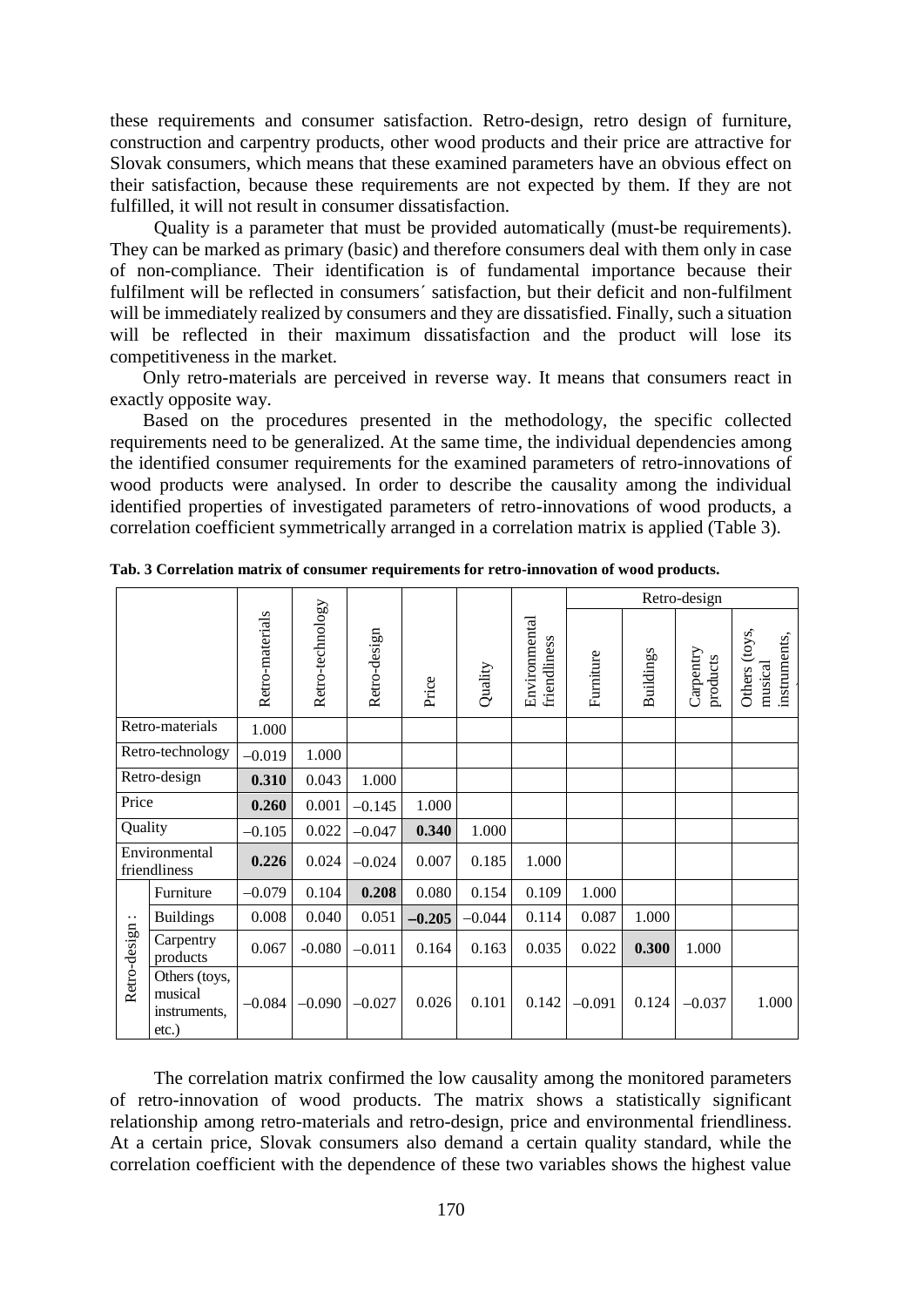of 0.340. Consumers associate retro-design mainly with furniture. There is a relationship between the design of buildings and carpentry products. The negative dependence is reflected between the price and design of buildings. There is no significant dependence among other examined parameters.

The results of this paper show that retro-innovations of wood products are perceived positively by consumers. They focus mainly on retro-design in furniture and carpentry products as well as in other wood products. These are attractive to them and have an obvious effect on consumer satisfaction. In this context, our results correlate with the results of the study by CURRAJ (2018), where he argues that retro-design in furniture is of high interest in the market economy. Local involved persons, businesses and academia should create and use furniture and its components in nostalgia and retro-design.

However, in terms of materials, consumers prefer modern design of wood materials to classic design. Preferences for furniture styles (retro style inculding) were also a part of investigation in the studies of JOST *et al*. (2020) and KAPUTA *et al*. (2018). A study by ZHU (2020) presents that wood products are an important element in people's lives, because wood products made of specific materials (their combinations and innovative forms of wood as a material) will instantly create a kind of the feeling of what can be a sense of security or other "feelings" that can calm the heart and create "material emotion". The essence of material emotion is the specific expression of human emotion, but in the process of exploration, we need to use different materials as the media to release it, and then make the heart produce a sense of pleasure. This kind of emotion seems invisible and untraceable, but it exists in every link of life. Therefore, under the guidance of material emotion, design and specific materials in wood products can provide more wonderful details of life and make life more wonderful.

Several studies (JONSSON 2006, RAMETSTEINER *et al.* 2007, PALUŠ 2012, ŠUPÍN 2014, KAPUTA *et al.* 2010;) found out that consumers prefer wood products to its substitutes. Those products of wood have a special position in preferences of consumers, especially for its environmental friendliness, environment suitability, renewability and naturality as well as tradition and health and safety features. This is caused by the wood material itself (PALUŠ *et al.* 2012). In comparison with the previous period, price is no longer a relevant parameter of the consumer behaviour. Consumers focus on a product quality and in proportion to the price they require the quality (correlation coefficient 0.340) as it is also confirmed by RAMETSTEINER *et al.* (2007). Price as a decisive factor in the case of negative dependence was reflected in the retro-design of buildings (the higher the prices, the lower interest in this type of buildings).

Another reason rests in a fact that it represents a significantly higher investment than the other examined type of wood products and that Slovak consumers prefer brick buildings to buildings made of wood (LOUČANOVÁ, OLŠIAKOVÁ 2020), because as it is mentioned by TOIVONEN (2012), the main target group for wood buildings are people with strong environmental values and a willingness to buy and pay a higher price for such products (HANSMANN *et al.* 2006; O'BRIEN and TEISL 2004).

### **CONCLUSION**

The retro-innovation through knowledge and practices change the value of items from daily and old-fashioned to unique and desirable. In this value creation process, retroinnovations represent the connection of the past with the present and the dedication of the cultural heritage and traditions of the forestry and wood-processing industry to future generations, which represents a renewable wealth in Slovakia. Based on the results of the research, we can suppose that Slovak consumers perceive retro-innovations of wood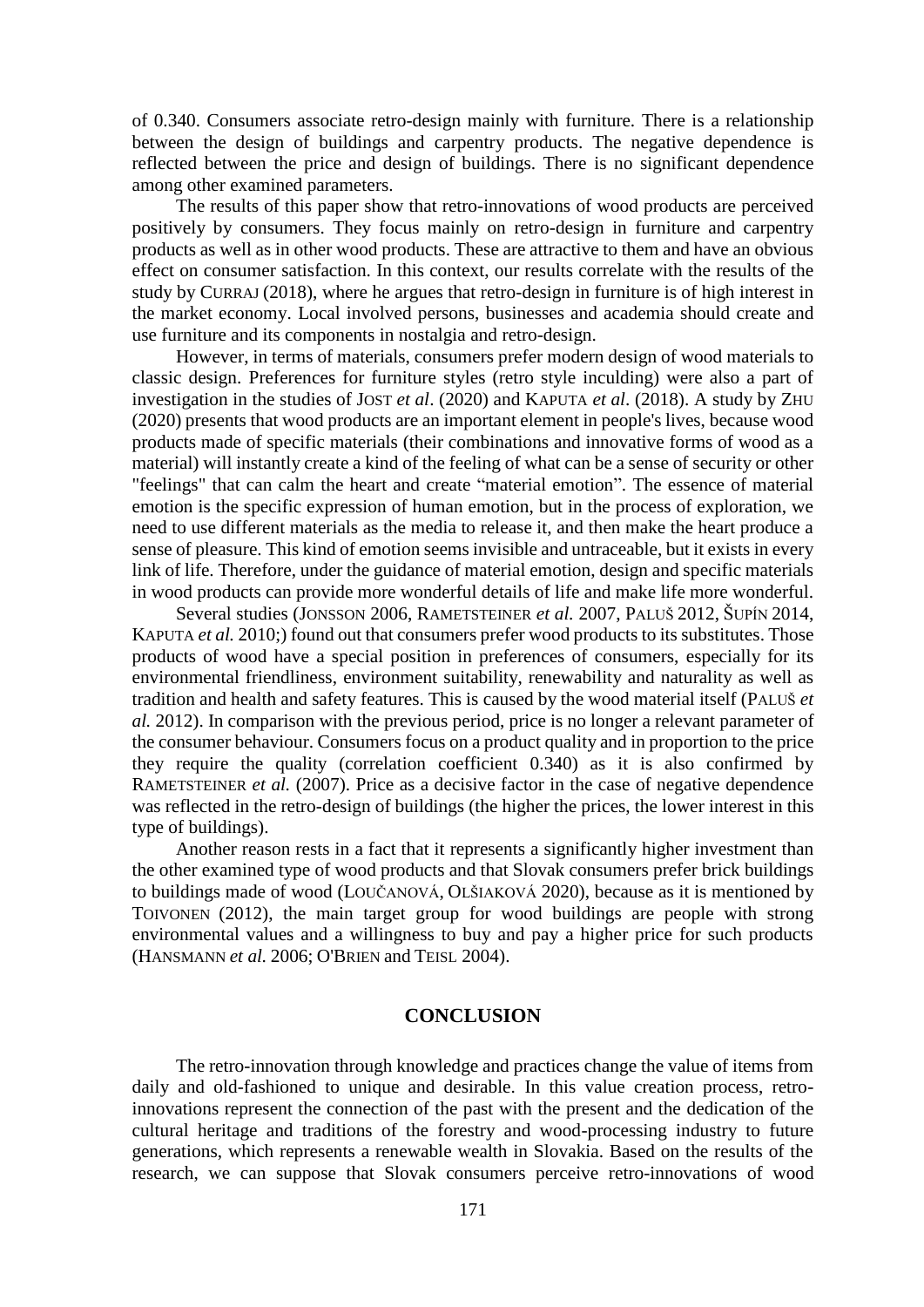products as attractive and the individual examined parameters of retro-innovations of wood products lead to consumer satisfaction and they consider them to be natural. These results show that the use of retro-elements and their design in wood products are desirable part of Slovak consumers and therefore it is appropriate to incorporate them into the product portfolios of businesses offering wood products on the market. They should consider the identified requirements of consumers connected with this kind of products.

### **REFERENCES**

ADEDE, A. O. 1992. International Environmental Law from Stockholm to Rio: An overview of past lessons and future challenges. In Environmental Policy and Law, 22, 88–105. ISSN 1878-5395.

BRANDT, D. R. 1988. [How service marketers can identify value-enhancing service elements.](http://www.emeraldinsight.com/10.1108/eb024732) In Journal of Services Marketing 2 (3): 35–41. [doi](http://en.wikipedia.org/wiki/Digital_object_identifier)[:10.1108/eb024732.](http://dx.doi.org/10.1108%2Feb024732) [ISSN](http://en.wikipedia.org/wiki/International_Standard_Serial_Number) [0887-6045.](http://www.worldcat.org/issn/0887-6045)

CADOTTE, E. R., TURGEON, N. 1988. [Dissatisfiers and satisfiers: suggestions from consumer](http://lilt.ilstu.edu/staylor/csdcb/articles/Volume1/Cadotte%20et%20al%201988.pdf)  [complaints and](http://lilt.ilstu.edu/staylor/csdcb/articles/Volume1/Cadotte%20et%20al%201988.pdf) compliments. In Journal of Consumer Satisfaction, Dissatisfaction and Complaining Behavior 1: 74–79. [ISBN](http://en.wikipedia.org/wiki/International_Standard_Book_Number) [0-922279-01-2.](http://en.wikipedia.org/wiki/Special:BookSources/0-922279-01-2) [ISSN](http://en.wikipedia.org/wiki/International_Standard_Serial_Number) [0899-8620](http://www.worldcat.org/issn/0899-8620).

CHEN, J., J. CHENG, S. DAI. 2017. Regional eco-innovation in China: An analysis of eco-innovation levels and influencing factors. In Journal of Cleaner Production [online]. B.m.: Elsevier, 1.6., roč. 153, s. 1–14 [cit. 19. september 2017]. ISSN 0959-6526. Available from: doi:10.1016/J.JCLEPRO.2017.03.141

CHRÁSKA, M. 2000. Základy výzkumu v pedagogice. Olomouc: VUP, 2000. 257 s. ISBN 80-7067- 798-8.

CURRAJ, E. 2018. Vintage Design Furniture in Albania, a New Retro Design Paradigm in the Post-Communist Era. In European Journal of Engineering and Formal Sciences, 2(1), 36–42. ISSN 2601-6311.

DUCÁR, S., NAŠČÁKOVÁ,J., MALÁK, M. 2006. Návrh systému merania spokojnosti zákazníkov Kano modelom. In Transfer inovácií 9/2006. s. 137–139. ISBN 80-7093-6.

GRAPENTINE, T. 2015. Why the Kano model wears no clothes. [Quirks Marketing Research Media,](https://disqus.com/home/forums/quirksmarketingresearchmedia/) 34 [online] [15.05.2020] Available from: http://www.quirks.com/articles/2015/20150407.aspx.

HANSMANN, R., KÖLLNER, T. R.W. 2006. ScholzInfluence of consumers' socio ecological and economic orientations on preferences for wood products with sustainability labels. In For. Policy Econ., 8, pp. 239–250. ISSN: 1389-9341.

ISTRATE, M., HOREA-SERBAN, R., BANICA, A. 2019. Progress in eco-innovation for green and resilient development in european union with a focus on central and eastern european countries. In Journal of Environmental Protection and Ecology, 20(4), 1814–1821. ISSN 1311-5065.

JONSSON, R. 2006. Increasing the competitiveness of wood in material substitution: A method for assessing and prioritizing consumer needs. In Journal of Wood Science,  $52(2)$ ,  $154-162$ . ISSN: 1611-4663.

JOŠT, M., KAPUTA, V., NOSÁĽOVÁ, M., PIRC BARČIĆ, A., PERIĆ, I., OBLAK, L. 2020. Changes in consumer preferences for furniture in Slovenia. In Drvna industrija. ISSN 0012-6772, 2020, vol. 71/2, s. 149–156.

K[ANO](http://en.wikipedia.org/wiki/Noriaki_Kano), N., NOBUHIKU S., FUMIO T., SHINICHI T. 1984. [Attractive quality and must-be quality.](http://ci.nii.ac.jp/Detail/detail.do?LOCALID=ART0003570680&lang=en) In Journal of the Japanese Society for Quality Control (in Japanese) 14 (2): 39–48. [ISSN](http://en.wikipedia.org/wiki/International_Standard_Serial_Number) [0386-8230.](http://www.worldcat.org/issn/0386-8230)

KAPUTA, V., PIRC BARČIĆ, A., MAŤOVÁ, H., MOTIK, D. 2018. Consumer preferences for wooden furniture in Croatia and Slovakia. In BioResources. ISSN 1930-2126, 2018, vol. 13, no. 3, p. 6280-6299.

KAPUTA, V., ŠUPÍN, M. 2010. Consumer preferences for furniture. Wood processing and furniture manufacturing: present conditions, opportunities and new challenges, 2010. p. 63–68. ISBN: 978-953-57822-1-6.

LEBERECHT, T. 2013. Back To The Future: Why Retro-Innovation Is The Next Big Thing. 2013. [online]. FastCompany [15.09.2013] Available from: http://www.fastcodesign.com/1672508/backto-the-future-why-retro-innovation-is-the-next-big-thing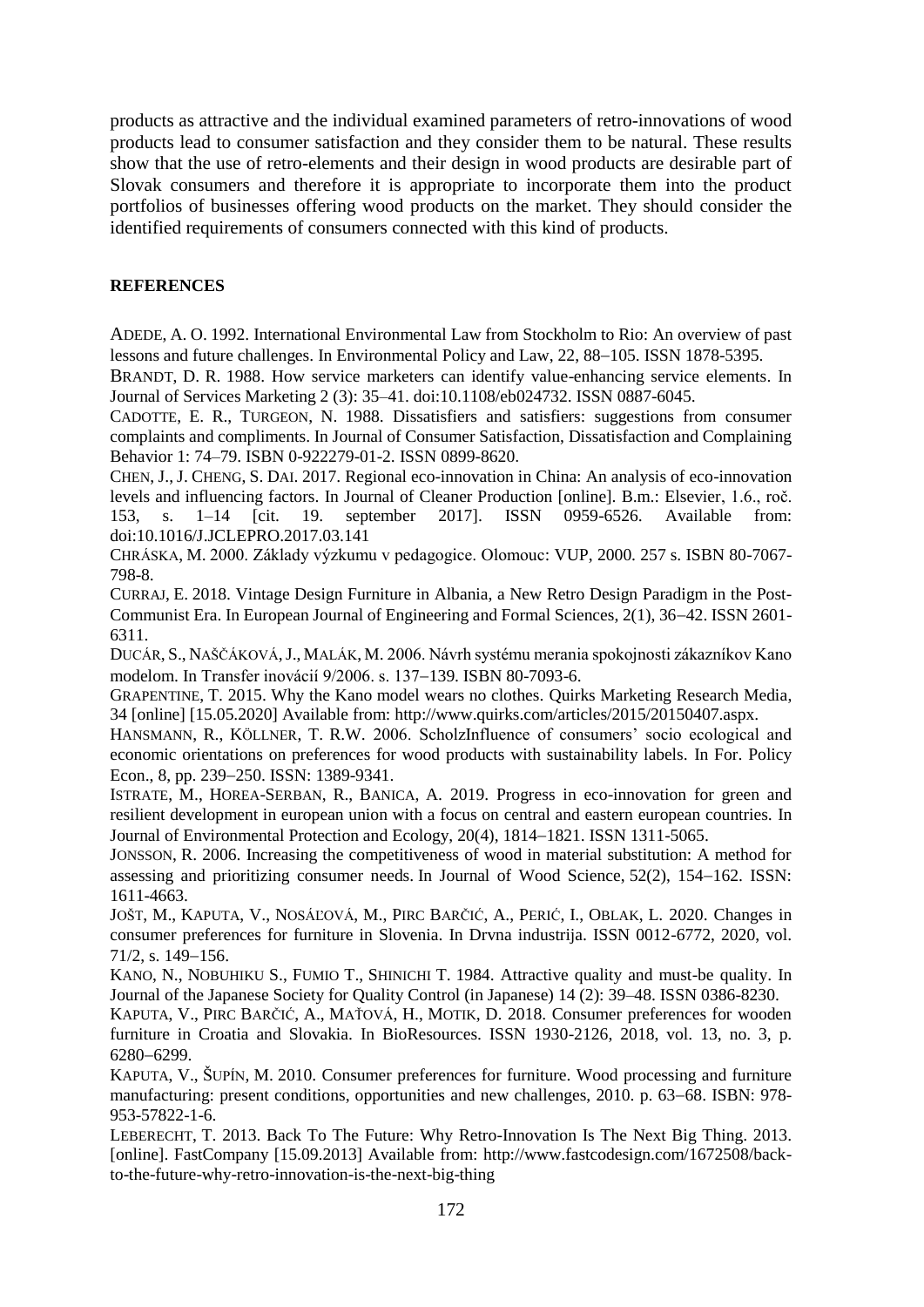LLOSA, S. 1997. L'analyse de la contribution des éléments du service à la satisfaction: Un modèle tétraclasse. In Décisions Marketing 10 (3): 81–88. [ISSN](http://en.wikipedia.org/wiki/International_Standard_Serial_Number) [1253-0476.](http://www.worldcat.org/issn/1253-0476)

LOUČANOVÁ, E., KALAMÁROVÁ M., PAROBEK, P. The competitiveness of wood products from the perspective of used material. In Acta Facultatis Xylologiae Zvolen, 57 (2), 155–163. ISSN 1336-3824.

MARUCA, F. R. 2000. Mapping the world of consumer satisfaction. In Harvard Business Review.

[online]. 2000, no. 5 [2013. 01. 13.] Dostupné na internete: <http://hbr.org/2000/05/mapping-theworld-of-consumer-satisfaction/ar/>. ISSN 0017-8012.

O'BRIEN, K.A. TEISL, M.F. 2004. Eco-information and its effect on consumer values for environmentally certified forest products. In J. For. Econ., 10, pp. 75-76. ISSN: 1389-9341.

OLŠIAKOVÁ, M., KAPUTA, V., DRLIČKOVÁ, E. KRŠŠÁK, M. 2018. Factors influencing consumers' preferences for wood-framed houses. in increasing the use of wood in the global bio-economy : proceedings of scientific papers. Belgrade : University of Belgrade, Faculty of Forestry, Zagreb: WoodEMA, 2018. ISBN 978-86-7299-277-9, p. 259-266.

OLŠIAKOVÁ, M., LOUČANOVÁ, E. 2020. Innovation management of building construction in terms of sustainable growth. In Management aspects in forestry and forest based industries : scientific book. Zagreb : WoodEMA, 2020. ISBN 978-953-57822-7-8, p. 53-66.

PALUŠ, H. 2010. Obchod s drevom a výrobkami z dreva. Zvolen: TU vo Zvolene, 2010. 112 s. ISBN 978-80-228-2092-9.

PALUŠ, H., MAŤOVÁ H., KAPUTA, V. 2012. Consumer preferences for joinery products and furniture in Slovakia and Poland. In Acta Facultatis Xylologiae Zvolen, ISSN 1336-3824. Roč. 54, č. 2 (2012), s.  $123-132$ .

RACHISAN, P. R., BOTA-AVRAM, C., IVAN, R., GROȘANU, A. 2015. Assessing the Impact of Corporate Governance and Economic Development on Environmental Performance: Empirical Evidence from Crosscountry Survey. In Journal of Environmental Protection and Ecology, 16(3), 399409. ISSN 1311-5065.

RAMETSTEINER, E., OBERWIMMER, R., GSCHWANDTL, I. 2007. Europeans and wood: What do Europeans think about wood and its uses?A review of consumer and business surveys in Europe. [online]. Warsaw: Ministerial Conference on the Protection of Forests in Europe, Liaison Unit Warsaw, 2007. 70 p. [cit. 2011-12-05.] Dostupné na internete: <http://www.foresteurope.org/filestore/foresteurope/Publications/Eur\_Wood \_net.pdf , ISBN 978- 83-926647-0-3.

SAMPLE SIZE CALCULATOR 2019. [online]. [cit. 2019-12-05.] Available from: <https://www.surveymonkey.com/mp/sample-size-calculator/>

ŠUPÍN, M. 2014. The impact of the global recession on wood processing industry and wood produts trade and the road to recovery. In Position and role of the forest based sector in the green economy, 159. ISBN 978-953-57822-1-6.

TILINA, D. I., MOHORA, C., ZAPCIU, M., BENDIC, V., DAESCU, V., DAESCU, A. 2016. Consideration Regarding the Transition to Sustainable Manufacturing in the Romanian SMEs. In Journal of environmental protection and ecology,  $17(1)$ ,  $248-256$ . ISSN 1311-5065.

TOIVONEN, R. 2012. Product quality and value from consumer perspective an application to wooden products. In Journal of Forest Economics,  $2012$ ,  $18(2)$ , p.  $157-173$ .

TOMEK, G., VÁVROVÁ, V. 2007. Řízení výroby a nákupu. 1. vyd. Praha: Grada Publishing, 2007. 384 s. ISBN 978-80-247-1479-0.

ZHU, W. 2020. Furniture Design Under the Emotional Guidance of Material. In International Journal of Education and Economics, 106.

#### **ACKNOWLEDGEMENTS**

The authors would like to thank the Scientific Grant Agency of the Ministry of Education, Science, Research and Sport of the Slovak Republic and the Slovak Academy of Sciences, grant number 1/0674/19, "Proposal of a model for the eco-innovation integration into the innovation process of companies in Slovakia in order to increase their performance" and grant number 1/0666/19 "Determination of the development of a wood-based bioeconomy".